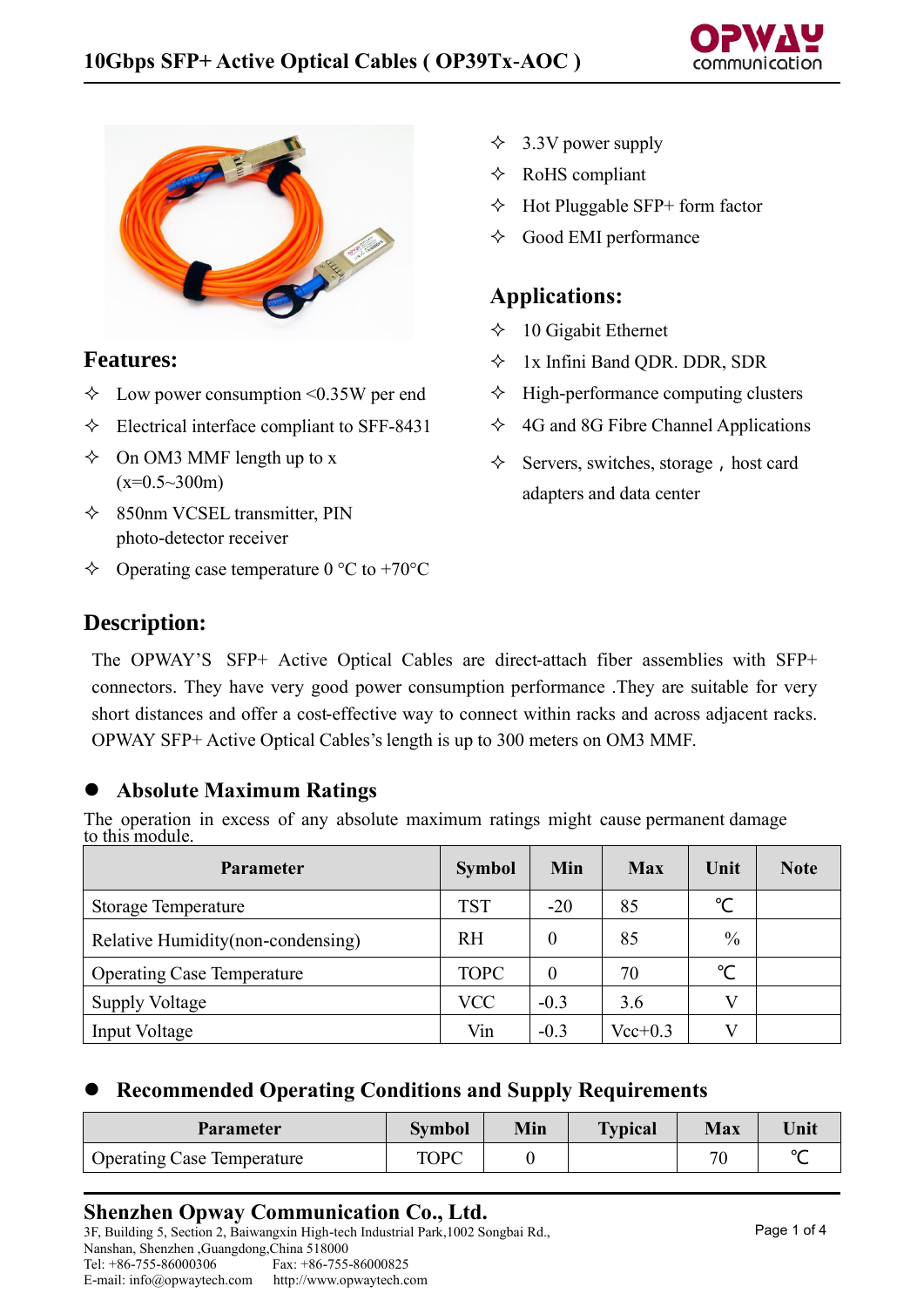

| <b>Power Supply Voltage</b> | VCC | 3.13                     | 3.3  | 3.47   |      |
|-----------------------------|-----|--------------------------|------|--------|------|
| Power Consumption (per end) |     | $\overline{\phantom{0}}$ |      | 0.35   | W    |
| Data Rate                   | DR  |                          | 10.3 |        | Gbps |
| Data Speed Tolerance        | ∆DR | $-100$                   |      | $+100$ | ppm  |

## ⚫ **Optical Characteristics**

All parameters are specified under the recommended operating conditions with PRBS31 data pattern unless otherwise specified.

| <b>Parameter</b>                          | <b>Symbol</b>      | Min  | <b>Typical</b> | <b>Max</b> | Unit  | <b>Notes</b> |  |
|-------------------------------------------|--------------------|------|----------------|------------|-------|--------------|--|
|                                           | <b>Transmitter</b> |      |                |            |       |              |  |
| Center Wavelength                         | $\lambda_{\rm C}$  | 840  | 850            | 860        | nm    |              |  |
| <b>Average optical Power</b>              | <b>PAVG</b>        | $-6$ |                |            | dBm   |              |  |
| Rise/Fall Time                            | Tr/Tf              |      |                | 50         | ps    |              |  |
| <b>Extinction Ratio</b>                   | ER                 | 3.5  |                |            | dB    |              |  |
| <b>Relative Intensity Noise</b>           | Rin                |      |                | $-128$     | dB/Hz |              |  |
| <b>Optical Return Loss</b>                | TOL                |      |                | 12         | dB    |              |  |
| <b>Transmitter Reflectance</b>            | <b>RT</b>          |      |                | $-12$      | dB    |              |  |
| <b>Receiver</b>                           |                    |      |                |            |       |              |  |
| Center Wavelength                         | $\lambda_{\rm C}$  | 840  | 850            | 860        | nm    |              |  |
| Overload, each lane                       | <b>OVL</b>         | $-1$ |                |            | dBm   |              |  |
| Receiver Sensitivity in OMA.<br>each Lane | <b>SEN</b>         |      |                | $-11$      | dBm   |              |  |

# ⚫ **Electrical Specifications**

| <b>Parameter</b>                      | <b>Symbol</b>           | Min | <b>Typical</b> | <b>Max</b> | Unit    |
|---------------------------------------|-------------------------|-----|----------------|------------|---------|
| Differential input impedance          | $Z_{\rm in}$            | 90  | 100            | 110        | ohm     |
| Differential Output impedance         | $Z_{\text{out}}$        | 90  | 100            | 110        | ohm     |
| Differential input voltage amplitude  | $\Delta V_{in}$         | 100 |                | 1800       | $mVp-p$ |
| Differential output voltage amplitude | $\Delta V_{\text{out}}$ | 400 |                | 800        | $mVp-p$ |
| <b>Bit Error Rate</b>                 | <b>BR</b>               |     |                | $E-12$     |         |
| Input Logic Level High                | VIH                     | 2.0 |                | <b>VCC</b> |         |
| Input Logic Level Low                 | VIL                     | 0   |                | 0.8        |         |

## **Shenzhen Opway Communication Co., Ltd.**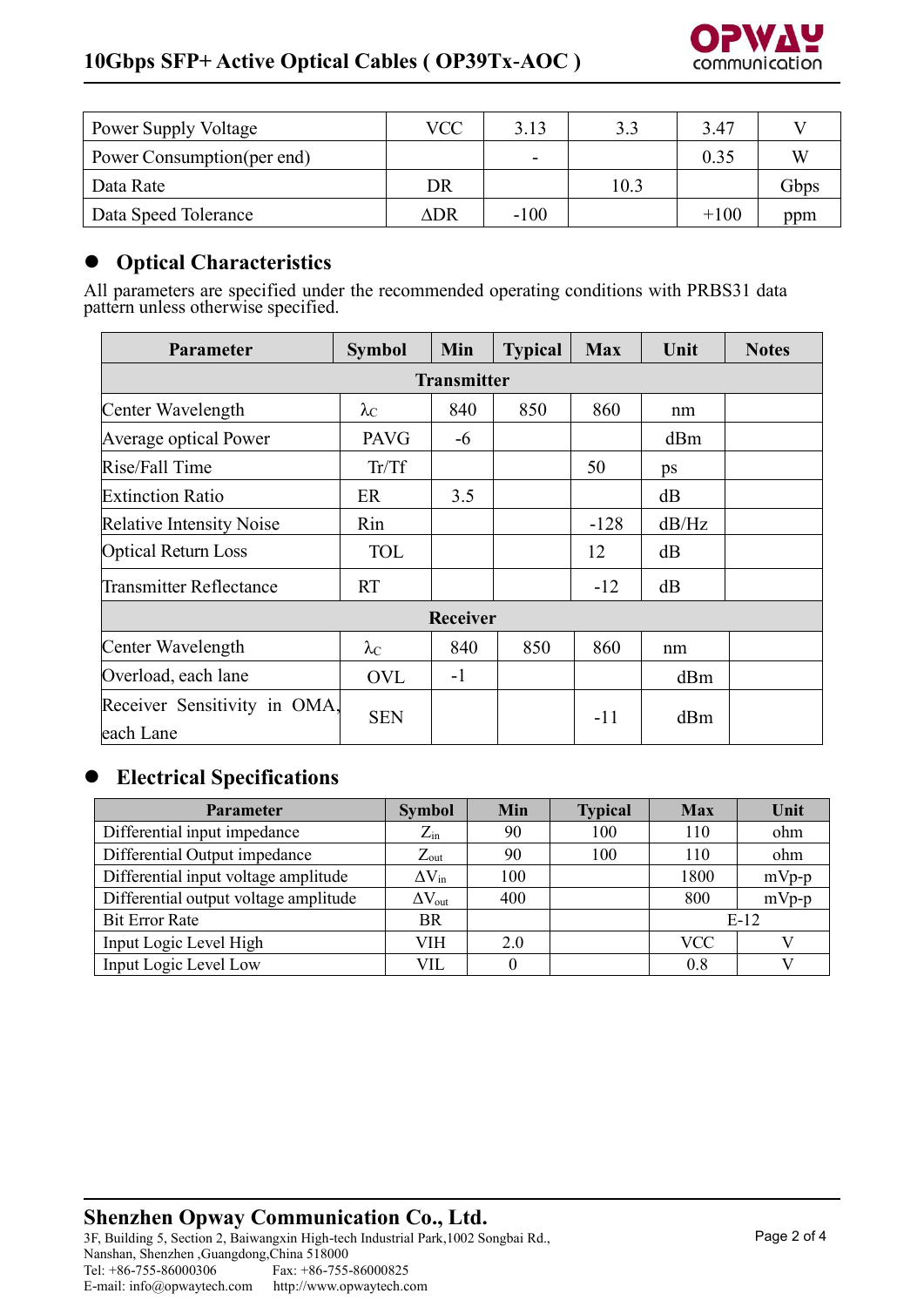

## ⚫ **Mechanical Dimensions**



## **The length**

The length starts at the module connection and the module connection (as shown below). Acceptable Standards are shown below



### **Shenzhen Opway Communication Co., Ltd.**

3F, Building 5, Section 2, Baiwangxin High-tech Industrial Park,1002 Songbai Rd., Nanshan, Shenzhen ,Guangdong,China 518000<br>Tel: +86-755-86000306 Fax: +86-755-Fax: +86-755-86000825<br>http://www.opwaytech.com E-mail: info@opwaytech.com